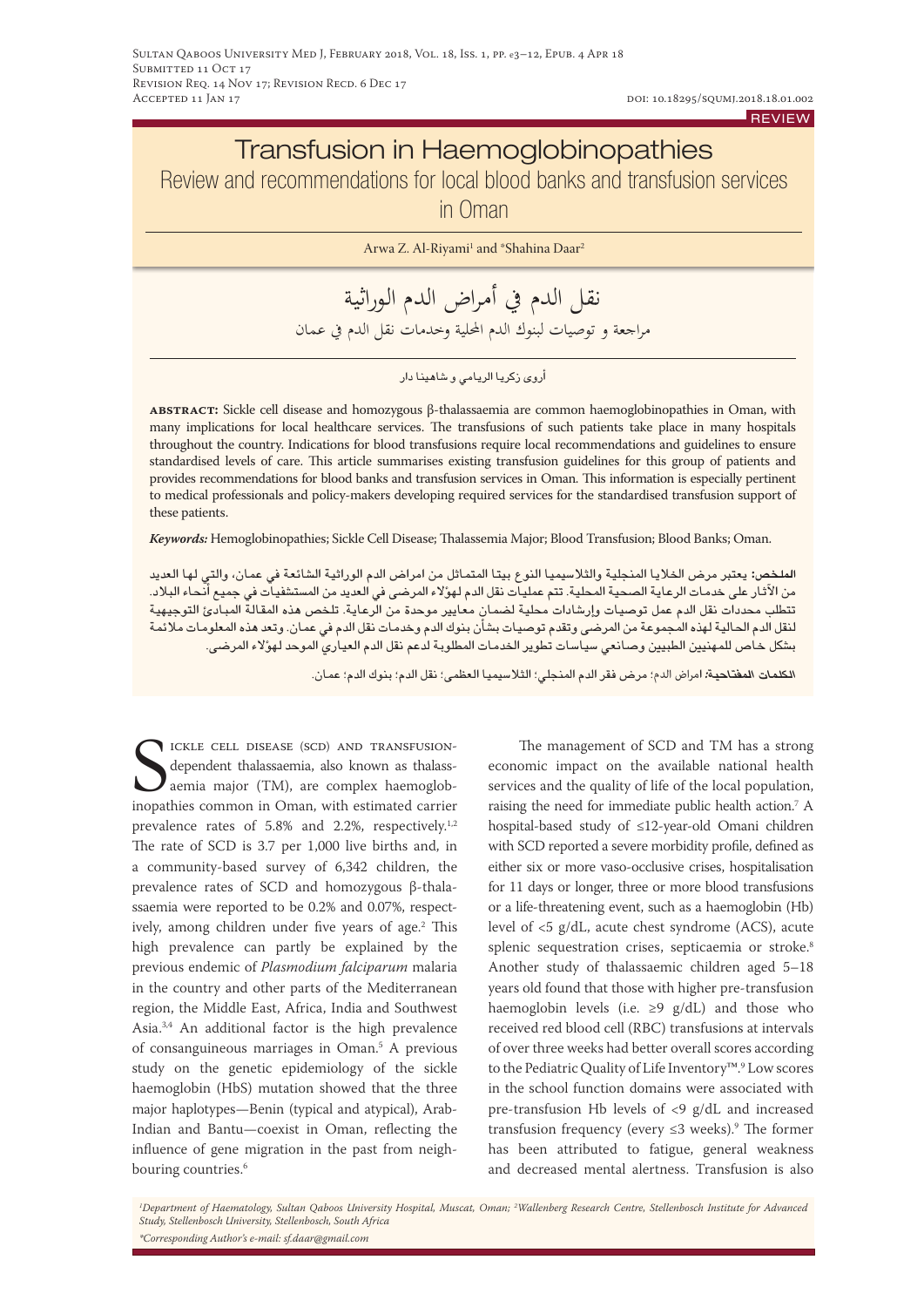associated with risks of alloimmunisation which has been reported among 31.6% of Omani patients with SCD.<sup>10</sup> Moreover, according to unpublished data, the rate of alloimmunisation is 9.3% among TM patients in Oman.

Clinical manifestations and optimal treatment modalities differ for patients with SCD and TM. Nevertheless, RBC transfusion is an important component in the management of both conditions. Patients with TM require life-long RBC transfusions for survival, while those with SCD require transfusions in specific clinical settings.<sup>11</sup> Moreover, transfusionrelated complications, such as acute and delayed transfusion reactions, alloimmunisation and iron overload, can create additional challenges. For patients with SCD, the medication hydroxyurea is indicated in different settings, including recurrent moderateto-severe pain crises, a history of severe and/or recurrent ACS and symptomatic chronic anaemia, among others.12 This article summarises the existing literature and recommendations for transfusing patients with SCD and TM and discusses the potential impact of these recommendations on local blood banks and transfusion services in Oman. However, it is important to note that these recommendations serve only as a guide and should not replace clinical judgment in individual situations. Consultation with a haematologist with expertise in managing SCD and TM patients is advised.

# Transfusion in Sickle Cell Disease

Transfusions in SCD patients can occur in either acute care settings or as part of long-term transfusion therapy. In some cases, transfusions are strongly recommended, while in others insufficient evidence exists to support use of this procedure. However, it is worth mentioning that few randomised clinical trials (RCTs) are available to direct clinicians as to when a transfusion should be considered.13–16 For patients in whom the indications for transfusion have limited evidence, the decision as to whether to transfuse should be based on a clinical assessment of the individual patient by an experienced team.

## acute settings

#### *Acute Stroke*

Transfusions are often beneficial in the management of ischaemic stroke. Urgent transfusion is required in patients with acute neurological symptoms, with the aim of achieving an HbS proportion of <30%.<sup>17,18</sup> While this often requires an exchange transfusion, an initial top-up transfusion may be necessary, depending on the patient's Hb level.17 It is important to avoid hypervolaemia during the procedure and to keep the patient's post-transfusion Hb level at 10 g/dL, as a high haematocrit (Hct) level may worsen the neurological insult.17,18 No data are available at present to support transfusion in the acute management of haemorrhagic stroke or in preventing its recurrence.18 However, transfusion is warranted and may be a life-saving procedure for other SCD complications, such as acute haemolytic anaemia, aplastic crises, ACS and splenic and hepatic sequestration crises.<sup>18</sup>

#### *Acute Anaemia*

Top-up transfusions may be necessary for SCD patients admitted with acute anaemia, especially symptomatic patients, those who show signs of imminent or established cardiovascular compromise or when accompanied by reticulocytopaenia suggestive of a parvovirus B19 infection.17 The threshold level for transfusion will depend on the patient's baseline Hb level and clinical status, while the target Hb level should be the patient's own steady-state Hb level.17 An exchange transfusion is also indicated for patients with exacerbated anaemia due to acute multiorgan failure and mesenteric syndrome.18,19

#### *Acute Chest Syndrome*

In cases of suspected ACS, it is advisable to ensure the availability of blood for an exchange transfusion ahead of time, as acute respiratory failure can develop rapidly and a blood transfusion can be life-saving.18 Depending on the clinical severity of the case, either a simple or exchange transfusion may be warranted. In SCD patients with an Hb level of <9 g/dL, an early topup transfusion may be all that is necessary. However, an exchange transfusion is recommended for patients who have an initial Hb level of >9 g/dL, those who do not respond to an initial simple transfusion or in cases of severe or rapid ACS progression as manifested by an oxygen saturation level of <90% despite supplemental oxygen, increasing respiratory distress, progressive pulmonary infiltrates and/or declining Hb levels despite having undergone a simple transfusion.<sup>12,18,20</sup> Although a target HbS proportion of 30–40% is often used, it is more important that the physician be guided by the patient's clinical response.<sup>20</sup>

### *Splenic and Hepatic Sequestration Crises*

In SCD patients with splenic and hepatic sequestration crises, transfusions should be performed cautiously with small volumes following fluid resuscitation; this is so as to avoid hyperviscosity due to the return of the sequestered RBCs to the circulation system.18 For this reason, it is recommended that Hb levels of 8 g/dL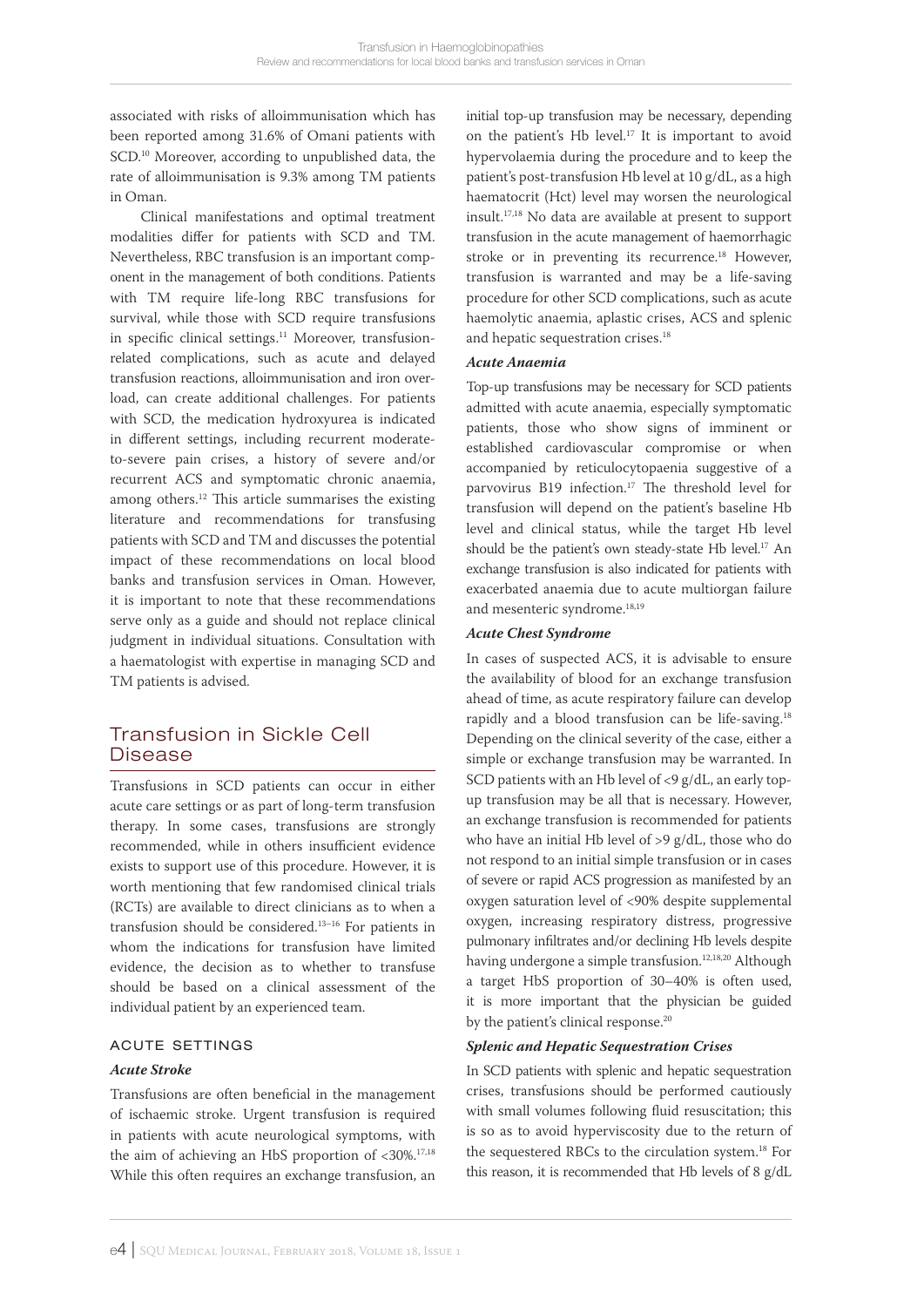are not exceeded. A splenectomy should be considered in patients with recurrent episodes of two or more splenic sequestration crises.<sup>18</sup>

### *Vaso-Occlusive Crises*

Transfusion is not recommended for SCD patients with uncomplicated painful vaso-occlusive crises, if no other indications for transfusion are present.<sup>12</sup> However, it should be considered if the baseline Hb level has dropped substantially or there is haemodynamic compromise or concern of impending critical organ complications.18 Hydroxyurea is recommended as a first-line treatment for repeated painful crises, although it may take some time before the effect is perceived; transfusions can therefore be useful in the interim.18

### *Priapism*

To date, no RCTs have been conducted to evaluate the efficacy of transfusion in acute priapism. For priapic episodes, transfusions are not recommended as an immediate treatment modality; early interventions should instead include analgaesia and oral or intravenous hydration. However, if the episode lasts for longer than four hours, SCD patients may require transfusion in preparation for a shunt or drainage procedure under general anaesthesia, if the latter is recommended by a urologist.<sup>12</sup> Long-term transfusion has been shown to reduce the incidence of priapism.<sup>21</sup> Patients may also benefit from an exchange transfusion to reduce the HbS proportion if there is no response to these procedures.<sup>13,18</sup>

## *Other Indications*

There is insufficient evidence to support the benefit of blood transfusions in the management of SCD patients with leg ulcers, pulmonary hypertension, end-stage liver disease or progressive sickle cell retinopathy.18 It is therefore important to consult an experienced haematologist for a full risk assessment and to create a plan for managing such patients. However, an exchange or simple transfusion may be useful in cases of severe sepsis.18,22

#### long-term settings

#### *Stroke Prevention*

Long-term RBC transfusion is the mainstay of primary and secondary ischaemic stroke prevention in SCD patients.18 Multiple RCTs in paediatric SCD patients have assessed the benefit of transfusions in primary stroke prevention and in the secondary prevention of silent cerebral infarcts.<sup>14,21,23</sup> Annual transcranial Doppler (TCD) ultrasound assessments are recommended for children with SCD from the age of two years, based on the benefits of regular transfusions among children with raised cerebral blood

flow velocities ( $\geq$ 200 cm/second).<sup>14,17</sup> In these chronic transfusion programmes, the aim is to maintain an HbS proportion of <30%.<sup>17,18</sup> These transfusions should be continued throughout child-hood as a significant number revert to high TCD velocities or develop overt stroke after the transfusions are discontinued.<sup>18,23</sup>

In children with SCD and high cerebral blood flow velocities without new magnetic resonance imaging-related changes, severe magnetic resonance angiography (MRA)-defined cerebral vasculopathy or prior transient ischaemic attacks, hydroxyurea should be considered after initiating a regular transfusion programme for primary stroke prevention for a minimum of one year. Data from the Transcranial Doppler with Transfusions Changing to Hydroxyurea (TWiTCH) trial indicated that hydroxyurea was efficacious and not inferior to blood transfusions for primary stroke prevention in children.<sup>15</sup> However, transfusions should be continued in patients with severe MRA-defined cerebral vasculopathy and are effective in reducing recurrence among SCD children with silent cerebral infarcts.21 No studies have been conducted to assess the efficacy of regular transfusions for primary stroke prevention in adult SCD patients or in patients undergoing long-term transfusion programmes since childhood. Moreover, TCD has not been validated in adults; therefore, its utility in assessing stroke risk in this patient group is unknown.<sup>18</sup>

According to the results of the Stroke with Transfusions Changing to Hydroxyurea (SWiTCH) RCT, monthly transfusions and iron chelation were more effective than hydroxyurea in preventing ischaemic stroke recurrence among SCD children with a history of stroke, with seven stroke events occurring in the hydroxyurea group compared to no events in the transfusion group.16 Long-term transfusions to maintain an HbS proportion of < 30% rather than hydroxyurea are therefore recommended for secondary stroke prevention. Transfusions may be needed indefinitely, although they do not completely abolish the risk of recurrence; as such, risk factors should be reviewed regularly with patients and/or their parents or guardians.18 As with primary stroke prevention, there is no evidence of the benefit of transfusions for secondary stroke prevention among adult SCD patients. However, based on paediatric trials, long-term regular transfusions are recommended to maintain an HbS proportion of <30%.18 Other indications for long-term transfusions include patients with contraindications for hydroxyurea and those with progressive organ failure, recurrent ACS or vasoocclusive crises not prevented by hydroxyurea.17,18 The specific management approach for these patients should be decided on an individual case-by-case basis.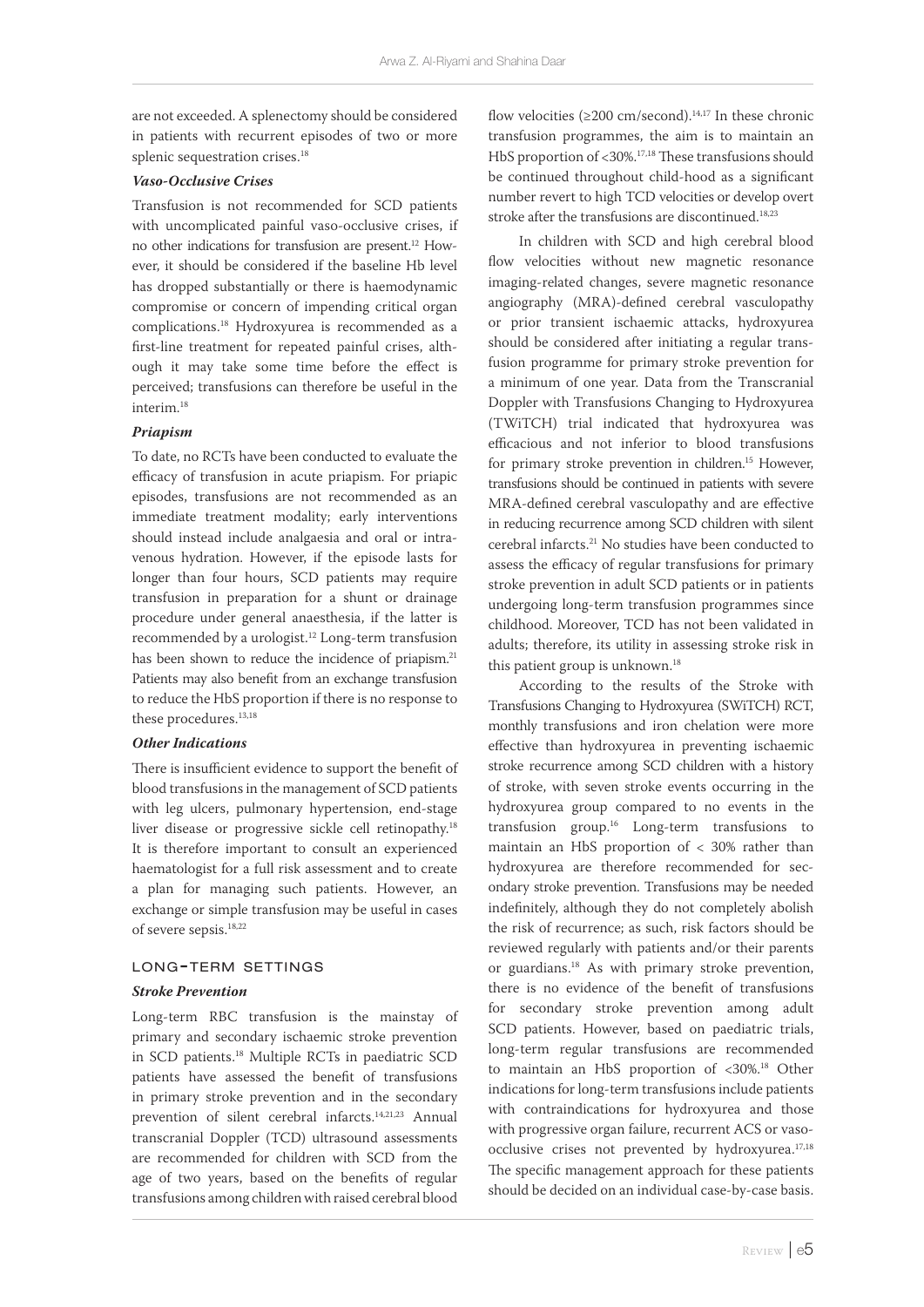## *Preoperative Indications*

There is currently no consensus as to which SCD patients require preoperative transfusions.<sup>17</sup> The Transfusion Alternatives Preoperatively in Sickle Cell Disease trial provides the most compelling evidence to support the use of preoperative transfusions.<sup>13</sup> In this trial, patients undergoing low- or medium-risk surgeries were randomised to receive either a preoperative transfusion—a simple transfusion if Hb levels were <9 g/dL or an exchange transfusion if Hb levels were ≥9 g/dL—or no transfusion at all. Patients in the non-transfused group had significantly higher rates of complications and serious adverse events, particularly ACS, as compared to the transfused patients.13 While the optimal method of transfusion is debatable, currently available evidence indicates that simple transfusions are not inferior to exchange transfusions.<sup>13,24</sup>

Vichinsky *et al*. reported that conservative transfusions aiming to raise Hb levels to 10 g/dL were as effective in preventing postoperative complications as aggressive exchange transfusions intending to reduce HbS proportions to  $<30\%$ .<sup>24</sup> Both simple (in patients with Hb levels of <9 g/dL) and exchange (in patients with Hb levels of  $\geq$ 9 g/dL) transfusions for an Hb target level of 10 g/dL are recommended for SCD patients undergoing low- (e.g. adenectomies and dental procedures) or medium-risk (e.g. tonsillectomies and abdominal or orthopaedic surgeries) procedures. However, exchange transfusions are recommended for patients undergoing high-risk surgeries such as cardiovascular operations.<sup>18</sup> For patients requiring emergency surgeries, as long as they are not unduly delayed, simple transfusions can be given preoperatively with the aim of achieving an Hb level of  $10 \text{ g}/d$ L.<sup>18</sup>

#### *Pregnancy*

Prophylactic transfusions should be considered in pregnant patients with previous or current medical, obstetric or fetal SCD-related complications, patients who were previously taking hydroxyurea for severe SCD and those with multiple-gestation pregnancies.<sup>18</sup> However, routine prophylactic transfusions are not recommended during pregnancy as there is insufficient evidence to substantiate their role.25,26 Women receiving long-term transfusions for other indications should continue regular transfusions throughout their pregnancy.27

# Transfusions in Homozygous β-Thalassaemia

Homozygous β-thalassaemia is a genetic disorder that affects the synthesis of β-globin chains, leading

to chronic anaemia and ineffective erythropoiesis due to imbalanced globin synthesis. It can be broadly categorised clinically as either TM or thalassemia *intermedia* (TI). In TM, Hb production is markedly reduced and regular transfusions from infancy are critical to keep the patient alive.28 In TI, patients can survive without lifelong regular transfusions; however, certain indications may necessitate transfusion.29 Transfusion therapy in β-thalassaemia is effective in supplying normal erythrocytes and suppressing ineffective erythropoiesis to a large extent.30

## thalassaemia major

Regular blood transfusions every 3–4 weeks are the standard therapy for TM.<sup>11</sup> Once an infant is diagnosed with homozygous β-thalassaemia, close monitoring from the age of three months is required to detect clinical signs indicative of the need to initiate regular transfusions, with Hb levels checked on at least a monthly basis. The current guidelines of the Thalassemia International Federation for initiating regular transfusions include severe anaemia (<7 g/dL on two occasions one to two weeks apart) or Hb levels of >7 g/dL accompanied by inappropriate fatigue, poor feeding, developmental delay or regression or symptoms of heart failure, after excluding contributing causes such as infections.11 Other reasons to initiate transfusion regardless of Hb levels include a failure to thrive, progressive splenomegaly, fractures, clinicallysignificant extramedullary haematopoiesis and/or the appearance of thalassaemic *facies*. 11,31

It is important to reassess infants after the initial transfusion; if Hb levels fall again, it is reasonable to assume long-term dependency necessitating a regular transfusion programme. $31,32$  The decision to begin regular transfusions usually occurs within the first two years of life.<sup>11</sup> Where possible, this decision should not be delayed beyond three years as the risk of alloimmunisation increases with age, as does the difficulty of finding suitable RBC units.<sup>31</sup> Regular transfusion programmes in children should aim for trough pre-transfusion Hb levels of  $9-10.5$  g/dL.<sup>31,33</sup> Occasionally, TM patients with cardiac disease, extramedullary haematopoiesis and/or inadequate bone marrow suppression benefit from higher transfusion Hb thresholds of 11–12 g/dL, although there is limited evidence to support this approach.<sup>31</sup>

Once initiated, transfusions are usually given every 2-4 weeks.<sup>31</sup> With older patients, a transfusion every two weeks may be necessary to maintain a trough Hb level of 9–10.5  $g/dL$ .<sup>31,34</sup> A splenectomy is sometimes indicated for patients with hypersplenism and for those with high transfusion requirements.<sup>35</sup> A transfusion record should be maintained and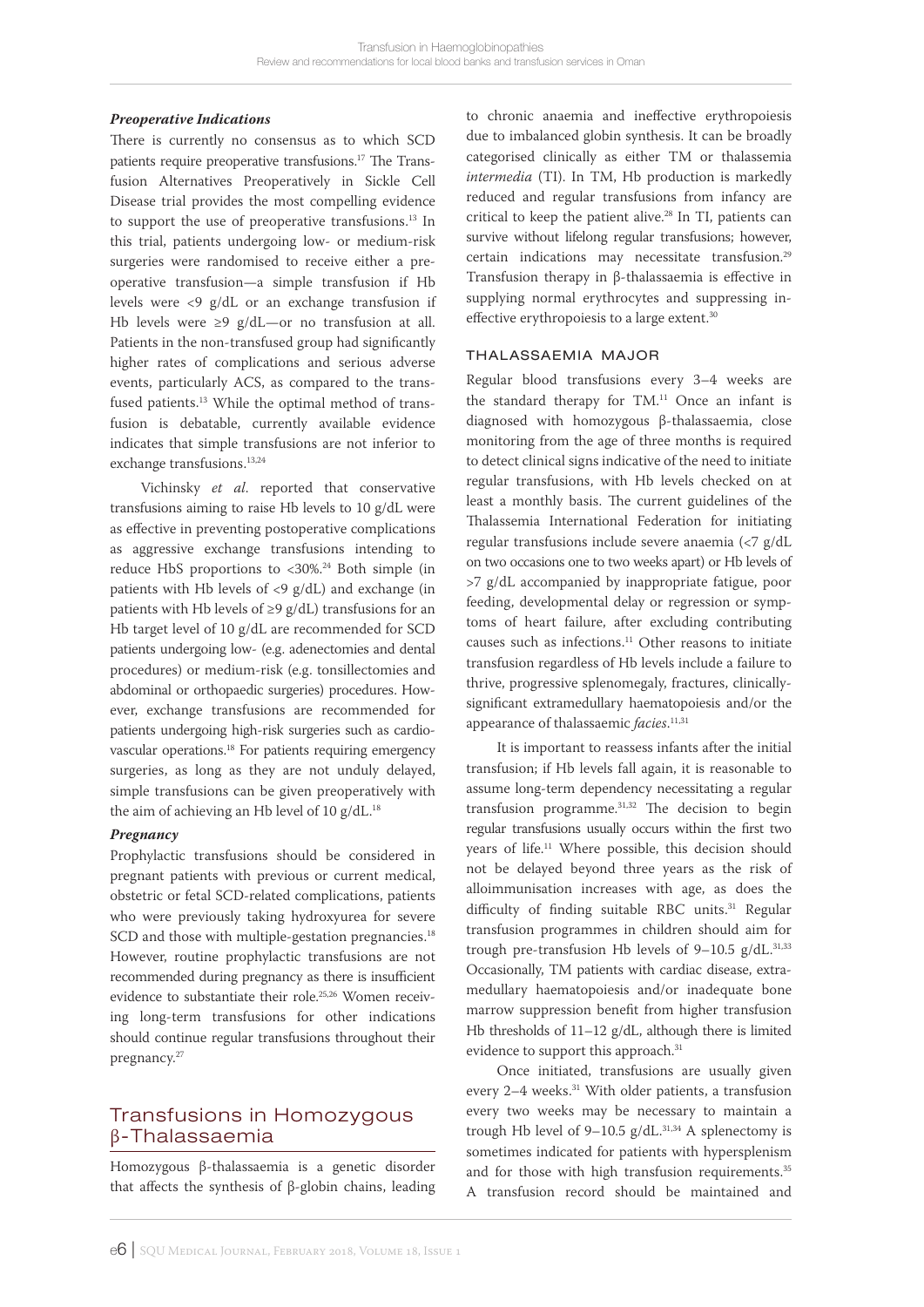include the volume or weight of administered units, the Hb/Hct level of the units, the patient's weight, the occurrence of any transfusion reactions and if any RBC antibodies have formed.<sup>11,36</sup> Transfusion requirements are likely to increase in pregnant patients.<sup>27</sup> In patients undergoing elective surgery, a preoperative assessment should include the transfusion history and pre- and perioperative transfusions should be planned to ensure an Hb level of 10–12 g/dL. Post-transfusion Hb levels should not be higher than 14–15 g/dL to avoid the risk of hyperviscosity and stroke.<sup>11</sup>

### thalassaemia intermedia

Patients with TI have mild or moderate haemolytic anaemia and can maintain an Hb level of  $>7$  g/dL without regular transfusion support.<sup>32</sup> These patients may have worsening anaemia, particularly upon exposure to physiological stress or other triggers. The decision to transfuse in TI cases depends on several factors beyond Hb level.<sup>37</sup> Children should be monitored carefully for evidence of thalassaemic features resulting from ineffective erythropoiesis, bone marrow expansion, a reduction in growth or progressive splenomegaly. If there is evidence of any of the above, the child should receive regular transfusions until they have reached their full adult height and the bones are fused.31 Older children, adolescents and adults should continue to be monitored regularly for any indications that may arise. Some adolescents require transfusions because of poor growth, delayed/absent puberty or complications due to bone expansion.<sup>38</sup>

During adulthood, periodic transfusions may be indicated during acute episodes of anaemia, especially for pregnant patients, those suffering from infections or prior to surgery.38–40 Transfusions should be considered in the management of certain conditions, for primary prevention in high-risk populations and for secondary prevention in some settings. Indications include the development of thrombotic or cerebrovascular disease, pulmonary hypertension with or without secondary heart failure, extramedullary haematopoietic pseudotumours and leg ulcers.<sup>38</sup> Although transfusions have been shown to protect against these complications, increased risks due to iron overload, endocrinopathies and alloimmunisation should be taken into account when deciding the optimal time to transfuse such patients.<sup>41</sup> During pregnancy, transfusions should be considered in mothers with TI and worsening anaemia or if there is evidence of fetal growth retardation; the aim should be to maintain a pre-transfusion Hb level of  $>10$  g/dL.<sup>42</sup> Once the transfusion programme is initiated, patients should be closely monitored and therapy should be individually tailored to meet their needs.<sup>38</sup> Some patients with TI may need to continue regular transfusions. Such a decision should be made in consultation with a specialist with experience in managing TI patients.31,43

# Alloimmunisation

A major complication of transfusion in patients with SCD and homozygous β-thalassaemia is the risk of alloimmunisation. Risk factors for alloimmunisation are complex and involve at least three contributing elements: (1) RBC antigenic differences between the blood donor and the recipient, (2) the recipient's immune status and (3) the immune-modulatory effects of the transfused RBCs on the recipient.<sup>44</sup> Increased systemic inflammation and dysregulation of the immune system may also be responsible for alloimmunisation in SCD patients.45,46 Several studies have shown a rising risk of alloimmunisation among SCD patients corresponding with an increase in the number of transfusions received.47–49

Red cell alloimmunisation presents a challenge to blood banks, especially when trying to find compatible blood for affected patients. Following alloimmunisation, serious complications may occur such as life-threatening delayed haemolytic transfusion reactions and transfusion delays due to difficulties in finding compatible units. Alloimmunisation further triggers autoantibody formation in transfused SCD and thalassaemic patients, with a cumulative incidence of 6–10%.44,50–52 Although the development of these autoantibodies is less frequent compared to the development of alloantibodies, they can cause clinically significant haemolysis and difficulty in obtaining compatible RBC units.<sup>53</sup> The most common antibodies observed in patients with SCD and homozygous β-thalassaemia are those against the rhesus  $(Rh)$ , particularly the C and E antigens, and the Kell  $(K)$ systems.54 Other antibodies that tend to develop are against the Kidd, Duffy, Lewis and MNS systems.<sup>54</sup>

Reported alloimmunisation rates in SCD vary. In patients with SCD receiving only ABO- and D-matched RBCs, the rate of alloimmunisation ranges from 18% to as high as 76%.<sup>47,48,52,55-59</sup> The exact rate is dependent on many factors, including the extent of RBC antigen matching, the degree of homogeneity between the recipients' and donors' ethnic backgrounds and the frequency of transfusion. The Rh and anti-K antibodies comprise over two-thirds of the RBC antibodies encountered.60 The risk of alloimmunisation has been shown to be reduced to 5–11% with additional limited antigen phenotype matching for C, E and K antigens and to 0–7% with extended phenotype-matched RBCs.45,59,61,62 Therefore, compatible RBCs which have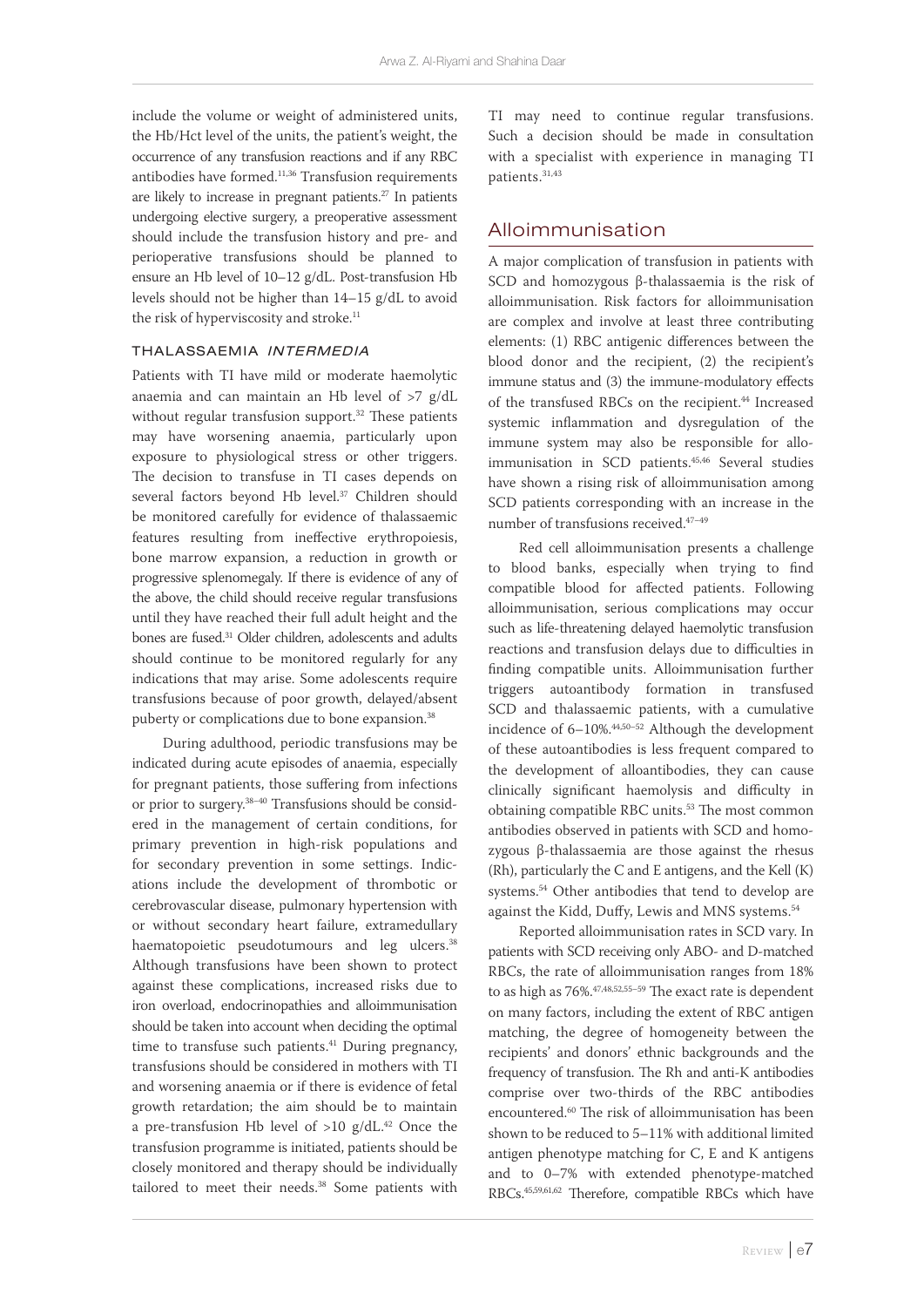been fully cross-matched for all Rh and K antigens is the minimum recommended standard of transfusion care for patients with SCD.17,18,60,63 Extended RBC phenotypes should ideally be performed in the first year of life, before the start of a regular transfusion programme.31,36 If the patient has been recently transfused, DNA-based methods can be used to determine the predicted phenotype.<sup>64</sup>

If alloantibodies are identified, the RBCs used for the transfusion should be negative for the corresponding antigen. Extended RBC phenotype-matching for Duffy, Kidd and MNS antigens has also been recommended to reduce the risk of alloimmunisation against these antigens.<sup>65</sup> However, this can be problematic, as such additional testing increases costs and is dependent upon the availability of the necessary inventory, laboratory personnel and resources. That being said, establishing a limited inventory of O group RBCs negative for the C, c, E, e and K antigens in blood banks may be cost-effective, as well as decreasing the need to process blood on an urgent basis and shortening the time to transfusion.<sup>66</sup> Molecular methods are particularly useful in patients with recent transfusions and no baseline phenotype as well as patients with autoantibodies and complex alloimmunisation.<sup>67</sup> Comparative studies show that alloimmunisation and delayed haemolytic transfusion reactions are less frequent in automated RBC exchange transfusions compared to chronic simple transfusions, despite increased blood exposure.68–70 However, this finding may be due to the fact that some patients receive RBCs with a higher degree of phenotype-matching during automated exchange transfusions.<sup>71</sup> These types of transfusions also have the advantage of limiting iron overload in these patients, a variable which has been associated with increased morbidity.<sup>72</sup>

According to various reports, the rate of alloimmunisation among TM patients ranges from 5.2–37%, although it appears to be lower among more homogeneous populations.44,60,73–78 This variation has been linked to the extent of the homogeneity between the donor-recipient populations, divergent testing methods and differences in the patient population of each study.75,79 Other factors include the use of non-leukoreduced RBC units and differences in providing antigenmatched blood.67 The lower rates of alloimmunisation in TM compared to SCD are probably due to the fact that transfusions for thalassaemic patients begin at a relatively younger age and are continued on a regular basis. No consensus exists on the provision of extended antigen-matching in TM patients due to limited data on the impact of RBC-matching policies

on alloimmunisation rates in such patients. Research has been published regarding the impact on the rate of alloimmunisation of providing limited C, E and K antigen-matched RBCs in comparison to ABO and D antigen phenotype-matched RBCs.<sup>44,80</sup> Nevertheless, this approach has been questioned considering the low rate of alloimmunisation in this population.<sup>79</sup> However, clinical standards recommend antigen-matching for all Rh and K antigens in order to minimise the risk of alloimmunisation in patients with homozygous β-thalassaemia.11,31,34,36

Alloimmunisation is more common in TI than in TM.80,81 Risk factors for alloimmunisation in TI patients include a history of splenectomy, pregnancy and patients who have never been transfused or have been only minimally transfused before.<sup>31,39,43,82</sup> Previous research has demonstrated the value of providing extended RBC antigen-matching for the Rh  $(C, c, E \text{ and } e)$ ,  $K(K, Kp^a \text{ and } Kp^b)$ , Kidd  $(Jk^a \text{ and } Jk^b)$ , Duffy (Fy<sup>a</sup> and Fy<sup>b</sup>), S and s antigens in reducing alloimmunisation rates among patients with TI.82 As RBC alloimmunisation is common in TI, phenotypematched units are recommended.31,39,43,82

The association between leukoreduction and RBC alloimmunisation has not been well established.75 It has been hypothesised that leukoreduction lowers the frequency of RBC alloimmunisation.<sup>83</sup> Hussein *et al*. reported a higher rate of RBC alloimmunisation among patients receiving non-leukoreduced RBCs compared to those always receiving leukoreduced RBCs.84 Due to its benefit in reducing the risk of febrile reactions and cytomegalovirus transmission, leukoreduction has become an increasingly common procedure and standard of care in many centres caring for patients with SCD and thalassaemia.<sup>67,85</sup>

# Other Transfusion Requirements

For both SCD and TM patients, the RBC units to be transfused should be fresh (between <7–14 days old) and, in the case of SCD patients, negative for sickle cells.17,31 If possible, a hepatitis B immunisation course should be completed prior to the first transfusion. Serological testing for hepatitis A, B and C and HIV should also be performed to obtain baseline values. It is recommended that all patients who lack serological immunity to the hepatitis B virus begin a vaccination programme and show evidence of immunity before the start of the transfusion.17,34,36 Following the start of the transfusion programme, patients should be regularly screened for hepatitis and HIV.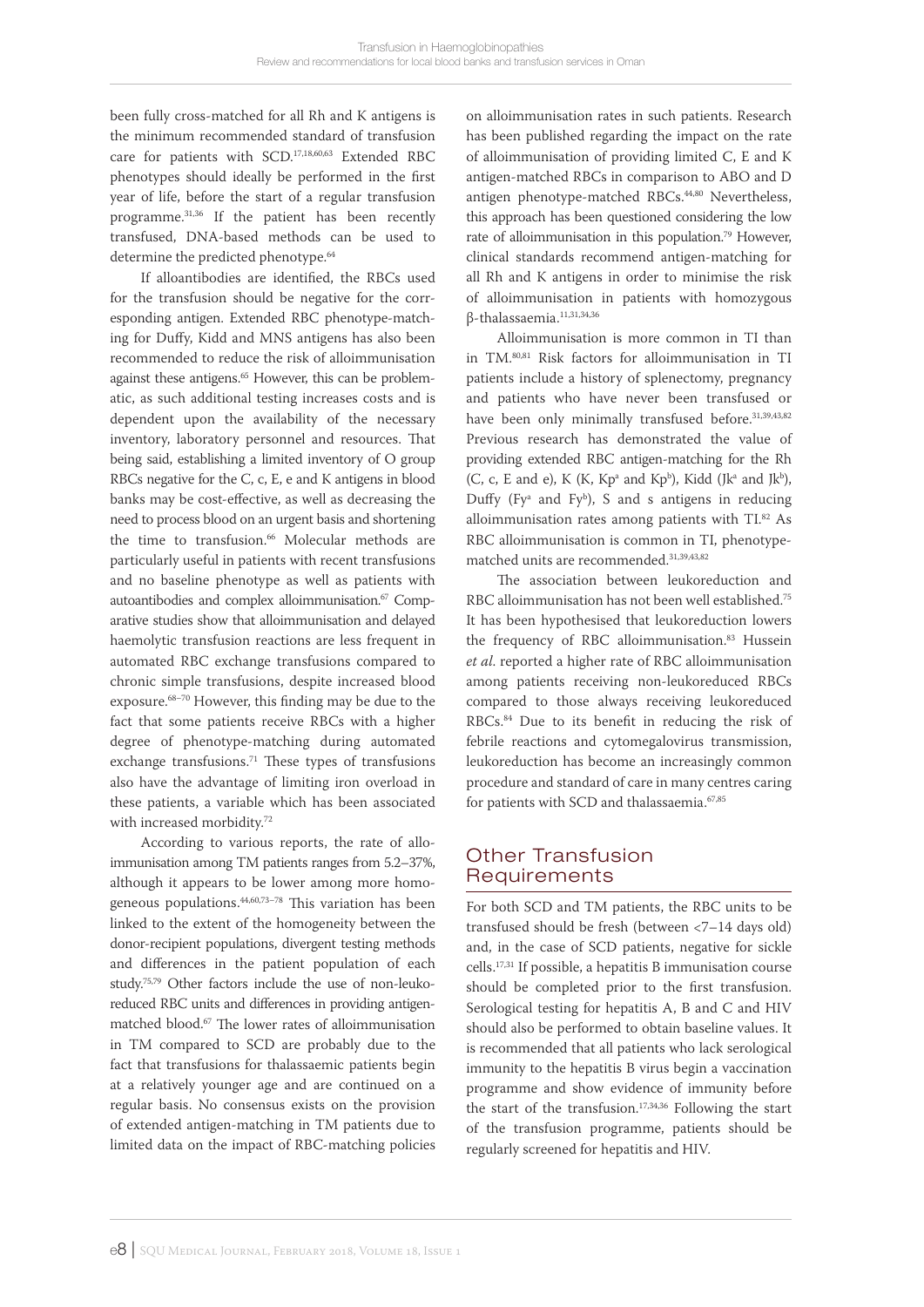| Category                            | Recommendation                                                                                                                                                                                                                                                                                                                                                                                                                                                                                                                                                                                                                                                                                                                                                                                                                                                                                                                                                                                                                                                                                                                                                                                                                                                                                                                                                                                                                                                                                                                                                                   |
|-------------------------------------|----------------------------------------------------------------------------------------------------------------------------------------------------------------------------------------------------------------------------------------------------------------------------------------------------------------------------------------------------------------------------------------------------------------------------------------------------------------------------------------------------------------------------------------------------------------------------------------------------------------------------------------------------------------------------------------------------------------------------------------------------------------------------------------------------------------------------------------------------------------------------------------------------------------------------------------------------------------------------------------------------------------------------------------------------------------------------------------------------------------------------------------------------------------------------------------------------------------------------------------------------------------------------------------------------------------------------------------------------------------------------------------------------------------------------------------------------------------------------------------------------------------------------------------------------------------------------------|
| Phenotyping and<br>antigen-matching | • Extended RBC phenotyping for Rh (C, c, E and e), K (K, $Kp^a$ and $Kp^b$ ), Kidd (Jk <sup>a</sup> and Jk <sup>b</sup> ), Duffy<br>$(Fy^a$ and $Fy^b$ ), S and s antigens should be performed before the start of a regular transfusion prog-<br>ramme, ideally within the first year of life. If this is not available, then extended RBC phenotyping<br>can be performed on a pre-transfusion sample after a minimum of three months following an RBC<br>transfusion.<br>• If the patient has been recently transfused, DNA-based methods can be used to determine the<br>predicted phenotype.<br>• RBC antigen matching for Rh and K antigens is recommended as a standard of care in non-allo-<br>immunised SCD cases due to the increased risk of alloimmunisation to these antigens.<br>• RBC antigen matching for Rh and K antigens is recommended in TM patients to minimise the risk<br>of alloimmunisation.<br>• Extended RBC antigen matching is recommended in TI patients since they have an increased risk of<br>alloimmunisation compared to TM patients.<br>• If alloantibodies are identified in SCD or TM patients, extended RBC phenotype matching is<br>recommended. The selected units should be serologically cross-match compatible with the patient's<br>serum and tested to ensure negativity to the corresponding antigens.<br>• If extended phenotype matching is unavailable, transfused RBCs in alloimmunised patients should<br>be at the very least serologically cross-matched and tested to ensure negativity to the corresponding<br>antigen. |
| Screening                           | • Antibody screening should be performed before each transfusion.                                                                                                                                                                                                                                                                                                                                                                                                                                                                                                                                                                                                                                                                                                                                                                                                                                                                                                                                                                                                                                                                                                                                                                                                                                                                                                                                                                                                                                                                                                                |
| Serology and immunity               | • Serological testing for hepatitis A, B and C and HIV should be performed at baseline and every six<br>months thereafter.<br>• All patients who do not have serological immunity to the hepatitis B virus should start a vaccination<br>programme and show evidence of immunity before the start of the transfusion, if possible.                                                                                                                                                                                                                                                                                                                                                                                                                                                                                                                                                                                                                                                                                                                                                                                                                                                                                                                                                                                                                                                                                                                                                                                                                                               |
| Monitoring                          | • Due to the risk of iron overload and related cardiac, hepatic and endocrinological complications,<br>patients should be closely monitored and chelation therapy should be initiated when indicated.                                                                                                                                                                                                                                                                                                                                                                                                                                                                                                                                                                                                                                                                                                                                                                                                                                                                                                                                                                                                                                                                                                                                                                                                                                                                                                                                                                            |
| Blood bank records                  | • Every patient should have a complete and up-to-date blood bank record of antigen typing, antibodies<br>and transfusion reactions. This information should be used to assess the blood type and phenotype<br>needed prior to each transfusion.                                                                                                                                                                                                                                                                                                                                                                                                                                                                                                                                                                                                                                                                                                                                                                                                                                                                                                                                                                                                                                                                                                                                                                                                                                                                                                                                  |
| Other                               | $\bullet$ RBC units for both SCD and TM patients should be fresh ( $\lt$ 7–14 days old).<br>• RBCs for SCD patients should be sickle cell-negative.<br>• Pre-storage leukoreduced RBC components should be used as much as possible for patients with<br>SCD and homozygous β-thalassaemia.<br>• An automated RBC exchange transfusion facility is recommended in centres that care for larger<br>numbers of SCD patients as this transfusion method is a more efficient way to perform exchange<br>transfusions and reduces the degree of iron overload.                                                                                                                                                                                                                                                                                                                                                                                                                                                                                                                                                                                                                                                                                                                                                                                                                                                                                                                                                                                                                        |

**Table 1:** Recommendations for blood banks and transfusion services in Oman

*RBC = red blood cell; Rh = rhesus; K = Kell; SCD = sickle cell disease, TM = thalassaemia major; TI = thalassaemia intermedia.*

# Recommendations in Oman

In Oman, patients with haemoglobinopathies are managed and treated at various regional hospitals throughout the country. Implementation of the aforementioned recommendations will necessitate that all blood banks have the required testing facilities for extended RBC phenotyping, antibody screening and identification. In addition, healthcare institutions will need to have access to pre-storage leukoreduced RBC units, maintain an accurate and comprehensive patient record database and develop facilities for automated RBC exchange transfusions. Accordingly, the development of an interconnected blood bank system throughout Oman is recommended, from which information on blood groups, baseline extended phenotypes and existing allo- and autoantibodies can be shared between different blood banks. Until these measures are implemented, patients should be provided with an up-to-date transfusion card detailing their blood group, baseline extended phenotype, existing antibodies and date of antibody formation, if any, as well as baseline Hb levels for patients with SCD. Such a measure would aid in ensuring that these patients receive adequate management and standard levels of care when presenting to different hospitals in Oman.

Moreover, an active donor recruitment programme is required to ensure the availability of blood for Omani patients with SCD or thalassaemia. A limited antigen-negative RBC inventory should be established in major hospitals treating patients with these haemoglobinopathies. A centralised database of phenotyped blood donors accessible to all blood banks is also needed to allow the identification of suitable RBC units for transfusing potentially problematic alloimmunised patients. In addition, a frozen blood facility of rare RBC phenotypes for use in difficult situations should be established, along with molecular testing methods in major centres to facilitate the immediate management of complex alloimmunised cases. Table 1 summarises recommendations for blood banks and transfusion services in Oman.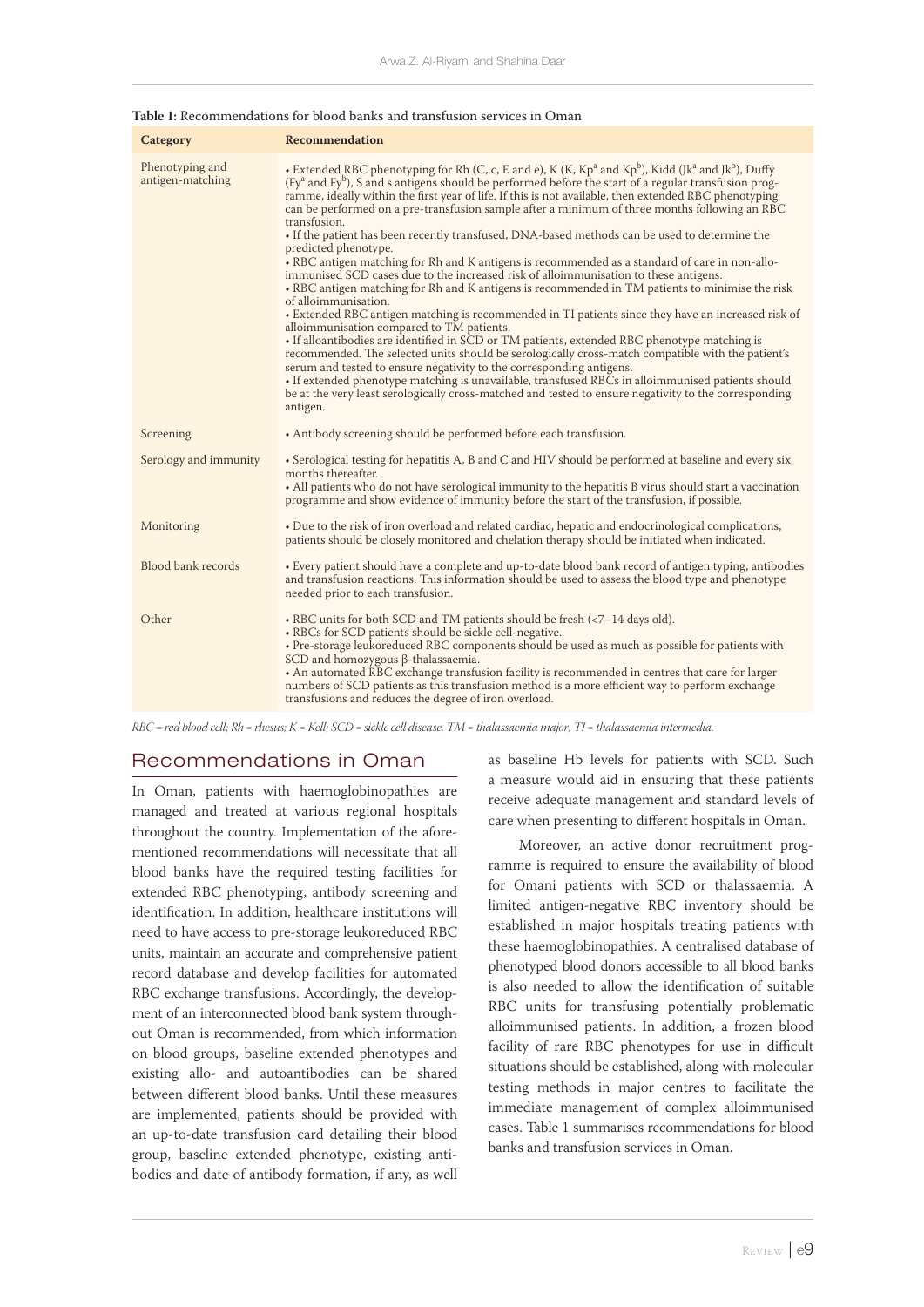# Conclusion

Major haemoglobinopathies such as SCD and TM have specialised transfusion requirements. This article provides various recommendations to enhance existing blood banks and transfusion services in Oman, based on a review of the current literature regarding the transfusion practices for such patients. The provision of such services will require additional funding, administrative support, expertise, training and human resources, as well as the development of an active donor recruitment programme and interconnected blood bank system within the country.

# References

- 1. Al-Riyami AA, Suleiman AJ, Afifi M, Al-Lamki ZM, Daar S. A community-based study of common hereditary blood disorders in Oman. East Mediterr Health J 2001; 7:1004–11.
- 2. Al-Riyami A, Ebrahim GJ. Genetic blood disorders survey in the Sultanate of Oman. J Trop Pediatr 2003; 49:i1–20.
- 3. Hamamy H, Alwan A. Hereditary disorders in the Eastern Mediterranean region. Bull World Health Organ 1994; 72:145–54.
- 4. White JM, Byrne M, Richards R, Buchanan T, Katsoulis E, Weerasingh K. Red cell genetic abnormalities in Peninsular Arabs: Sickle haemoglobin, G6PD deficiency, and alpha and beta thalassaemia. J Med Genet 1986; 23:245–51. [doi: 10.1136/](https://doi.org/10.1136/jmg.23.3.245) [jmg.23.3.245.](https://doi.org/10.1136/jmg.23.3.245)
- 5. Rajab A, Patton MA. Major factors determining the frequencies of hemoglobinopathies in Oman. Am J Med Genet 1997; 71:240–2. [doi: 10.1002/\(SICI\)1096-8628\(19970808\)71:2<240::AID-AJMG](https://doi.org/10.1002/%28SICI%291096-8628%2819970808%2971:2%3C240::AID-AJMG26%3E3.0.CO%3B2-D) [26>3.0.CO;2-D](https://doi.org/10.1002/%28SICI%291096-8628%2819970808%2971:2%3C240::AID-AJMG26%3E3.0.CO%3B2-D).
- Daar S, Hussain HM, Gravell D, Nagel RL, Krishnamoorthy R. Genetic epidemiology of HbS in Oman: Multicentric origin for the bS gene. Am J Hematol 2000; 64:39–46. [doi: 10.1002/](https://doi.org/10.1002/%28SICI%291096-8652%28200005%2964:1%3C39::AID-AJH7%3E3.0.CO%3B2-%23) [\(SICI\)1096-8652\(200005\)64:1<39::AID-AJH7>3.0.CO;2-#.](https://doi.org/10.1002/%28SICI%291096-8652%28200005%2964:1%3C39::AID-AJH7%3E3.0.CO%3B2-%23)
- 7. Beaudevin C. Old diseases and contemporary crisis: Inherited blood disorders in the Sultanate of Oman. Anthropol Med 2013; 20:175–89. [doi: 10.1080/13648470.2013.805317.](https://doi.org/10.1080/13648470.2013.805317)
- 8. Jaiyesimi F, Pandey R, Bux D, Sreekrishna Y, Zaki F, Krishnamoorthy N. Sickle cell morbidity profile in Omani children. Ann Trop Paediatr 2002; 22:45–52. [doi: 10.1179/027249302125](https://doi.org/10.1179/027249302125000148) [000148](https://doi.org/10.1179/027249302125000148).
- 9. Mevada ST, Al Saadoon M, Zachariah M, Al Rawas AH, Wali Y. Impact of burden of thalassemia major on health-related quality of life in Omani children. J Pediatr Hematol Oncol 2016; 38:384–8. [doi: 10.1097/MPH.0000000000000565.](https://doi.org/10.1097/MPH.0000000000000565)
- 10. Alkindi S, AlMahrooqi S, AlHinai S, AlMarhoobi A, Al-Hosni S, Daar S, et al. Alloimmunization in patients with sickle cell disease and thalassemia: Experience of a single centre in Oman. Mediterr J Hematol Infect Dis 2017; 9:e2017013. [doi: 10.4084/](https://doi.org/10.4084/MJHID.2017.013) [MJHID.2017.013.](https://doi.org/10.4084/MJHID.2017.013)
- 11. Thalassaemia International Federation. Guidelines for the management of transfusion dependent thalassaemia, 3rd edition (2014). From: https://thalassaemia.org.cy/publications/tif-publi cations/guidelines-for-the-management-of-transfusiondependent-thalassaemia-3rd-edition-2014/ Accessed: Dec 2017.
- 12. Yawn BP, Buchanan GR, Afenyi-Annan AN, Ballas SK, Hassell KL, James AH, et al. Management of sickle cell disease: Summary of the 2014 evidence-based report by expert panel members. JAMA 2014; 312:1033–48. [doi: 10.1001/jama.2014.10517](https://doi.org/10.1001/jama.2014.10517).
- 13. Howard J, Malfroy M, Llewelyn C, Choo L, Hodge R, Johnson T, et al. The Transfusion Alternatives Preoperatively in Sickle Cell Disease (TAPS) study: A randomised, controlled, multicentre clinical trial. Lancet 2013; 381:930–8. [doi: 10.1016/S0140-6736](https://doi.org/10.1016/S0140-6736%2812%2961726-7) [\(12\)61726-7.](https://doi.org/10.1016/S0140-6736%2812%2961726-7)
- 14. Adams RJ, McKie VC, Hsu L, Files B, Vichinsky E, Pegelow C, et al. Prevention of a first stroke by transfusions in children with sickle cell anemia and abnormal results on transcranial Doppler ultrasonography. N Engl J Med 1998; 339:5–11. [doi: 10.1056/](https://doi.org/10.1056/NEJM199807023390102) [NEJM199807023390102](https://doi.org/10.1056/NEJM199807023390102).
- 15. Ware RE, Davis BR, Schultz WH, Brown RC, Aygun B, Sarnaik S, et al. Hydroxycarbamide versus chronic transfusion for maintenance of transcranial doppler flow velocities in children with sickle cell anaemia: TCD With Transfusions Changing to Hydroxyurea (TWiTCH) - A multicentre, open-label, phase 3, non-inferiority trial. Lancet 2016; 387:661–70. [doi: 10.1016/S0](https://doi.org/10.1016/S0140-6736%2815%2901041-7) [140-6736\(15\)01041-7](https://doi.org/10.1016/S0140-6736%2815%2901041-7).
- Ware RE, Helms RW. Stroke With Transfusions Changing to Hydroxyurea (SWiTCH). Blood 2012; 119:3925–32. [doi: 10.11](https://doi.org/10.1182/blood-2011-11-392340) [82/blood-2011-11-392340.](https://doi.org/10.1182/blood-2011-11-392340)
- 17. UK National Health Service. Sickle cell disease in childhood: Standards and guidelines for clinical care. From: www.gov. uk/government/uploads/system/uploads/attachment\_data/ file/408961/1332-SC-Clinical-Standards-WEB.pdf Accessed: Dec 2017.
- 18. Davis BA, Allard S, Qureshi A, Porter JB, Pancham S, Win N, et al. Guidelines on red cell transfusion in sickle cell disease: Part II - Indications for transfusion. Br J Haematol 2017; 176:192–209. [doi: 10.1111/bjh.14383](https://doi.org/10.1111/bjh.14383).
- 19. Hassell KL, Eckman JR, Lane PA. Acute multiorgan failure syndrome: A potentially catastrophic complication of severe sickle cell pain episodes. Am J Med 1994; 96:155–62. [doi: 10.10](https://doi.org/10.1016/0002-9343%2894%2990136-8) [16/0002-9343\(94\)90136-8.](https://doi.org/10.1016/0002-9343%2894%2990136-8)
- 20. Howard J, Hart N, Roberts-Harewood M, Cummins M, Awogbade M, Davis B. Guideline on the management of acute chest syndrome in sickle cell disease. Br J Haematol 2015; 169:492–505. [doi: 10.1111/bjh.13348.](https://doi.org/10.1111/bjh.13348)
- 21. DeBaun MR, Gordon M, McKinstry RC, Noetzel MJ, White DA, Sarnaik SA, et al. Controlled trial of transfusions for silent cerebral infarcts in sickle cell anemia. N Engl J Med 2014; 371:699–710. [doi: 10.1056/NEJMoa1401731](https://doi.org/10.1056/NEJMoa1401731).
- 22. Ohene-Frempong K. Indications for red cell transfusion in sickle cell disease. Semin Hematol 2001; 38:5–13. [doi: 10.1016/](https://doi.org/10.1016/S0037-1963%2801%2990055-1) [S0037-1963\(01\)90055-1.](https://doi.org/10.1016/S0037-1963%2801%2990055-1)
- Adams RJ, Brambilla D. Discontinuing prophylactic transfusions used to prevent stroke in sickle cell disease. N Engl J Med 2005; 353:2769–78. [doi: 10.1056/NEJMoa050460.](https://doi.org/10.1056/NEJMoa050460)
- 24. Vichinsky EP, Haberkern CM, Neumayr L, Earles AN, Black D, Koshy M, et al. A comparison of conservative and aggressive transfusion regimens in the perioperative management of sickle cell disease: The preoperative transfusion in sickle cell disease study group. N Engl J Med 1995; 333:206–13. [doi: 10.1056/](https://doi.org/10.1056/NEJM199507273330402) NEIM199507273330402.
- 25. Royal College of Obstetricians and Gynaecologists. Greentop guideline no. 61: Management of sickle cell disease in pregnancy. From: www.rcog.org.uk/globalassets/documents/ guidelines/gtg\_61.pdf Accessed: Dec 2017.
- 26. Mahomed K. Prophylactic versus selective blood transfusion for sickle cell anaemia during pregnancy. Cochrane Database Syst Rev 2000; 2:CD000040. [doi: 10.1002/14651858.CD000040.](https://doi.org/10.1002/14651858.CD000040)
- Boga C, Ozdogu H. Pregnancy and sickle cell disease: A review of the current literature. Crit Rev Oncol Hematol 2016; 98:364–74. [doi: 10.1016/j.critrevonc.2015.11.018.](https://doi.org/10.1016/j.critrevonc.2015.11.018)
- 28. Weatherall DJ, Clegg JB. The Thalassaemia Syndromes, 4th ed. Hoboken, New Jersey, USA: Wiley-Blackwell, 2008. Pp. 630–85.
- 29. Musallam KM, Rivella S, Vichinsky E, Rachmilewitz EA. Nontransfusion-dependent thalassemias. Haematologica 2013; 98:833–44. [doi: 10.3324/haematol.2012.066845](https://doi.org/10.3324/haematol.2012.066845).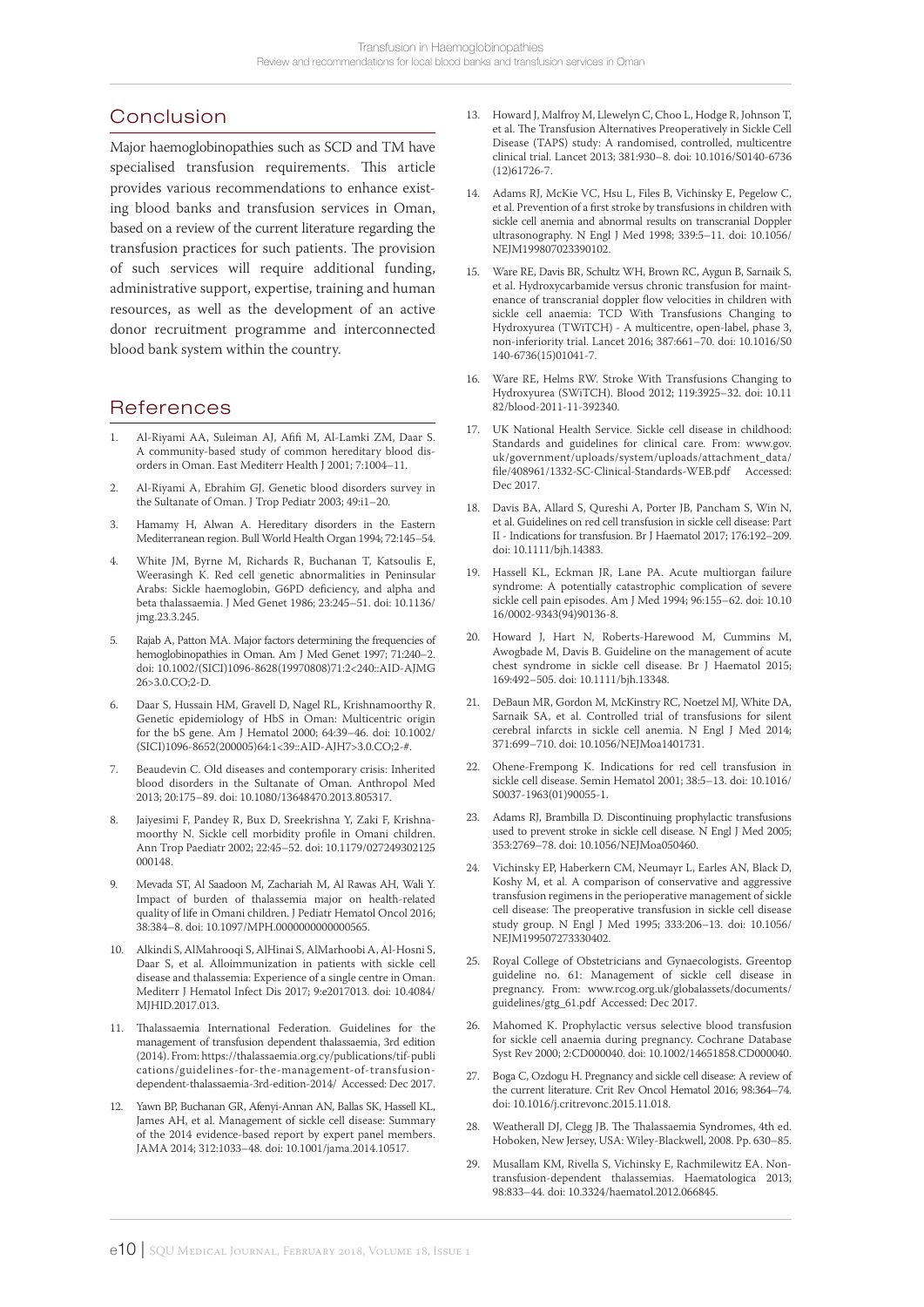- 30. Cazzola M, De Stefano P, Ponchio L, Locatelli F, Beguin Y, Dessi C, et al. Relationship between transfusion regimen and suppression of erythropoiesis in beta-thalassaemia major. Br J Haematol 1995; 89:473–8. [doi: 10.1111/j.1365-2141.1995.tb0](https://doi.org/10.1111/j.1365-2141.1995.tb08351.x) [8351.x](https://doi.org/10.1111/j.1365-2141.1995.tb08351.x).
- 31. United Kingdom Thalassaemia Society. Standards for the clinical care of children and adults with thalassaemia in the UK: 3rd edition, 2016. From: http://ukts.org/standards/Standards-2016final.pdf Accessed: Dec 2017.
- 32. Rachmilewitz EA, Giardina PJ. How I treat thalassemia. Blood 2011; 118:3479–88. [doi: 10.1182/blood-2010-08-300335.](https://doi.org/10.1182/blood-2010-08-300335)
- 33. Cazzola M, Borgna-Pignatti C, Locatelli F, Ponchio L, Beguin Y, De Stefano P. A moderate transfusion regimen may reduce iron loading in beta-thalassemia major without producing excessive expansion of erythropoiesis. Transfusion 1997; 37:135–40. [doi: 10.1046/j.1537-2995.1997.37297203514.x.](https://doi.org/10.1046/j.1537-2995.1997.37297203514.x)
- 34. Children's Hospital & Research Center Oakland. Standards of care guidelines for thalassemia. From: http://thalassemia.com/ documents/SOCGuidelines2012.pdf Accessed: Dec 2017.
- 35. Rebulla P, Modell B. Transfusion requirements and effects in patients with thalassaemia major: Cooleycare Programme. Lancet 1991; 337:277–80. [doi: 10.1016/0140-6736\(91\)90881-O](https://doi.org/10.1016/0140-6736%2891%2990881-O).
- 36. Thalassemia Foundation of Canada. Guidelines for the clinical care of patients with thalassemia in Canada. From: www. thalassemia.ca/wp-content/uploads/Thalassemia-Guidelines\_ LR.pdf Accessed: Dec 2017.
- 37. Taher AT, Musallam KM, Cappellini MD, Weatherall DJ. Optimal management of β thalassaemia intermedia. Br J Haematol 2011; 152:512–23. [doi: 10.1111/j.1365-2141.2010.0](https://doi.org/10.1111/j.1365-2141.2010.08486.x) [8486.x](https://doi.org/10.1111/j.1365-2141.2010.08486.x).
- 38. Thalassaemia International Federation. Guidelines for the management of non transfusion dependent thalassaemia (NTDT). From: http://thalassemia.com/documents/NTDT-TIF-guidelines.pdf Accessed: Dec 2017.
- 39. Taher AT, Radwan A, Viprakasit V. When to consider transfusion therapy for patients with non-transfusiondependent thalassaemia. Vox Sang 2015; 108:1–10. [doi: 10.1111/](https://doi.org/10.1111/vox.12201) [vox.12201](https://doi.org/10.1111/vox.12201).
- 40. Haidar R, Mhaidli H, Taher AT. Paraspinal extramedullary hematopoiesis in patients with thalassemia intermedia. Eur Spine J 2010; 19:871–8. [doi: 10.1007/s00586-010-1357-2.](https://doi.org/10.1007/s00586-010-1357-2)
- 41. Taher AT, Musallam KM, Karimi M, El-Beshlawy A, Belhoul K, Daar S, et al. Overview on practices in thalassemia intermedia management aiming for lowering complication rates across a region of endemicity: The OPTIMAL CARE study. Blood 2010; 115:1886–92. [doi: 10.1182/blood-2009-09-243154.](https://doi.org/10.1182/blood-2009-09-243154)
- 42. Royal College of Obstetricians and Gynaecologists. Greentop guideline no. 66: Management of beta thalassaemia in pregnancy. From: www.rcog.org.uk/globalassets/documents/ guidelines/gtg\_66\_thalassaemia.pdf Accessed: Dec 2017.
- 43. Karimi M, Cohan N, De Sanctis V, Mallat NS, Taher A. Guidelines for diagnosis and management of beta-thalassemia intermedia. Pediatr Hematol Oncol 2014; 31:583–96. [doi: 10.31](https://doi.org/10.3109/08880018.2014.937884) [09/08880018.2014.937884.](https://doi.org/10.3109/08880018.2014.937884)
- Singer ST, Wu V, Mignacca R, Kuypers FA, Morel P, Vichinsky EP. Alloimmunization and erythrocyte autoimmunization in transfusion-dependent thalassemia patients of predominantly Asian descent. Blood 2000; 96:3369–73.
- 45. Lasalle-Williams M, Nuss R, Le T, Cole L, Hassell K, Murphy JR, et al. Extended red blood cell antigen matching for transfusions in sickle cell disease: A review of a 14-year experience from a single center (CME). Transfusion 2011; 51:1732–9. [doi: 10.1111/](https://doi.org/10.1111/j.1537-2995.2010.03045.x) [j.1537-2995.2010.03045.x.](https://doi.org/10.1111/j.1537-2995.2010.03045.x)
- 46. Bao W, Zhong H, Li X, Lee MT, Schwartz J, Sheth S, et al. Immune regulation in chronically transfused allo-antibody responder and nonresponder patients with sickle cell disease and β-thalassemia major. Am J Hematol 2011; 86:1001–6. [doi: 10.1002/ajh.22167](https://doi.org/10.1002/ajh.22167).
- 47. Vichinsky EP, Earles A, Johnson RA, Hoag MS, Williams A, Lubin B. Alloimmunization in sickle cell anemia and transfusion of racially unmatched blood. N Engl J Med 1990; 322:1617–21. [doi: 10.1056/NEJM199006073222301.](https://doi.org/10.1056/NEJM199006073222301)
- 48. Rosse WF, Gallagher D, Kinney TR, Castro O, Dosik H, Moohr J, et al. Transfusion and alloimmunization in sickle cell disease: The cooperative study of sickle cell disease. Blood 1990; 76:1431–7.
- 49. Sarnaik S, Schornack J, Lusher JM. The incidence of development of irregular red cell antibodies in patients with sickle cell anemia. Transfusion 1986; 26:249–52. [doi: 10.1046/](https://doi.org/10.1046/j.1537-2995.1986.26386209381.x) [j.1537-2995.1986.26386209381.x](https://doi.org/10.1046/j.1537-2995.1986.26386209381.x).
- 50. Castellino SM, Combs MR, Zimmerman SA, Issitt PD, Ware RE. Erythrocyte autoantibodies in paediatric patients with sickle cell disease receiving transfusion therapy: Frequency, characteristics and significance. Br J Haematol 1999; 104:189–94. [doi: 10.1046/j.1365-2141.1999.01127.x](https://doi.org/10.1046/j.1365-2141.1999.01127.x).
- Garratty G. Autoantibodies induced by blood transfusion. Transfusion 2004; 44:5–9. [doi: 10.1111/j.0041-1132.2004.00658.x.](https://doi.org/10.1111/j.0041-1132.2004.00658.x)
- 52. Aygun B, Padmanabhan S, Paley C, Chandrasekaran V. Clinical significance of RBC alloantibodies and autoantibodies in sickle cell patients who received transfusions. Transfusion 2002; 42:37–43. [doi: 10.1046/j.1537-2995.2002.00007.x.](https://doi.org/10.1046/j.1537-2995.2002.00007.x)
- 53. do Valle Netoa OG, Alves VM, de Araújo Pereira G, Moraes-Souzaa H, Martins PR. Clinical and epidemiological profile of alloimmunized and autoimmunized multi-transfused patients against red blood cell antigens in a blood center of Minas Gerais. Hematol Transfus Cell Ther 2018; in press. [doi: 10.1016/j.htct.2017.08.001](https://doi.org/10.1016/j.htct.2017.08.001).
- 54. Borgna-Pignatti C. Modern treatment of thalassaemia intermedia. Br J Haematol 2007; 138:291–304. [doi: 10.1111/](https://doi.org/10.1111/j.1365-2141.2007.06654.x) [j.1365-2141.2007.06654.x](https://doi.org/10.1111/j.1365-2141.2007.06654.x).
- 55. Davies SC, McWilliam AC, Hewitt PE, Devenish A, Brozovic M. Red cell alloimmunization in sickle cell disease. Br J Haematol 1986; 63:241–5. [doi: 10.1111/j.1365-2141.1986.tb05546.x](https://doi.org/10.1111/j.1365-2141.1986.tb05546.x).
- 56. Ambruso DR, Githens JH, Alcorn R, Dixon DJ, Brown LJ, Vaughn WM, et al. Experience with donors matched for minor blood group antigens in patients with sickle cell anemia who are receiving chronic transfusion therapy. Transfusion 1987; 27:94–8. [doi: 10.1046/j.1537-2995.1987.27187121485.x](https://doi.org/10.1046/j.1537-2995.1987.27187121485.x).
- 57. Olujohungbe A, Hambleton I, Stephens L, Serjeant B, Serjeant G. Red cell antibodies in patients with homozygous sickle cell disease: A comparison of patients in Jamaica and the United Kingdom. Br J Haematol 2001; 113:661–5. [doi: 10.1046/j.1365-](https://doi.org/10.1046/j.1365-2141.2001.02819.x) [2141.2001.02819.x](https://doi.org/10.1046/j.1365-2141.2001.02819.x).
- Castro O, Sandler SG, Houston-Yu P, Rana S. Predicting the effect of transfusing only phenotype-matched RBCs to patients with sickle cell disease: Theoretical and practical implications. Transfusion 2002; 42:684–90. [doi: 10.1046/j.1537-](https://doi.org/10.1046/j.1537-2995.2002.00126.x) [2995.2002.00126.x](https://doi.org/10.1046/j.1537-2995.2002.00126.x).
- Sakhalkar VS, Roberts K, Hawthorne LM, McCaskill DM, Veillon DM, Caldito GC, et al. Allosensitization in patients receiving multiple blood transfusions. Ann N Y Acad Sci 2005; 1054:495–9. [doi: 10.1196/annals.1345.072](https://doi.org/10.1196/annals.1345.072).
- Chou ST, Liem RI, Thompson AA. Challenges of alloimmunization in patients with haemoglobinopathies. Br J Haematol 2012; 159:394–404. [doi: 10.1111/bjh.12061](https://doi.org/10.1111/bjh.12061).
- 61. Tahhan HR, Holbrook CT, Braddy LR, Brewer LD, Christie JD. Antigen-matched donor blood in the transfusion management of patients with sickle cell disease. Transfusion 1994; 34:562–9. [doi: 10.1046/j.1537-2995.1994.34794330008.x](https://doi.org/10.1046/j.1537-2995.1994.34794330008.x).
- 62. Vichinsky EP, Luban NL, Wright E, Olivieri N, Driscoll C, Pegelow CH, et al. Prospective RBC phenotype matching in a stroke-prevention trial in sickle cell anemia: A multicenter transfusion trial. Transfusion 2001; 41:1086–92. [doi: 10.1046/j.](https://doi.org/10.1046/j.1537-2995.2001.41091086.x) [1537-2995.2001.41091086.x.](https://doi.org/10.1046/j.1537-2995.2001.41091086.x)